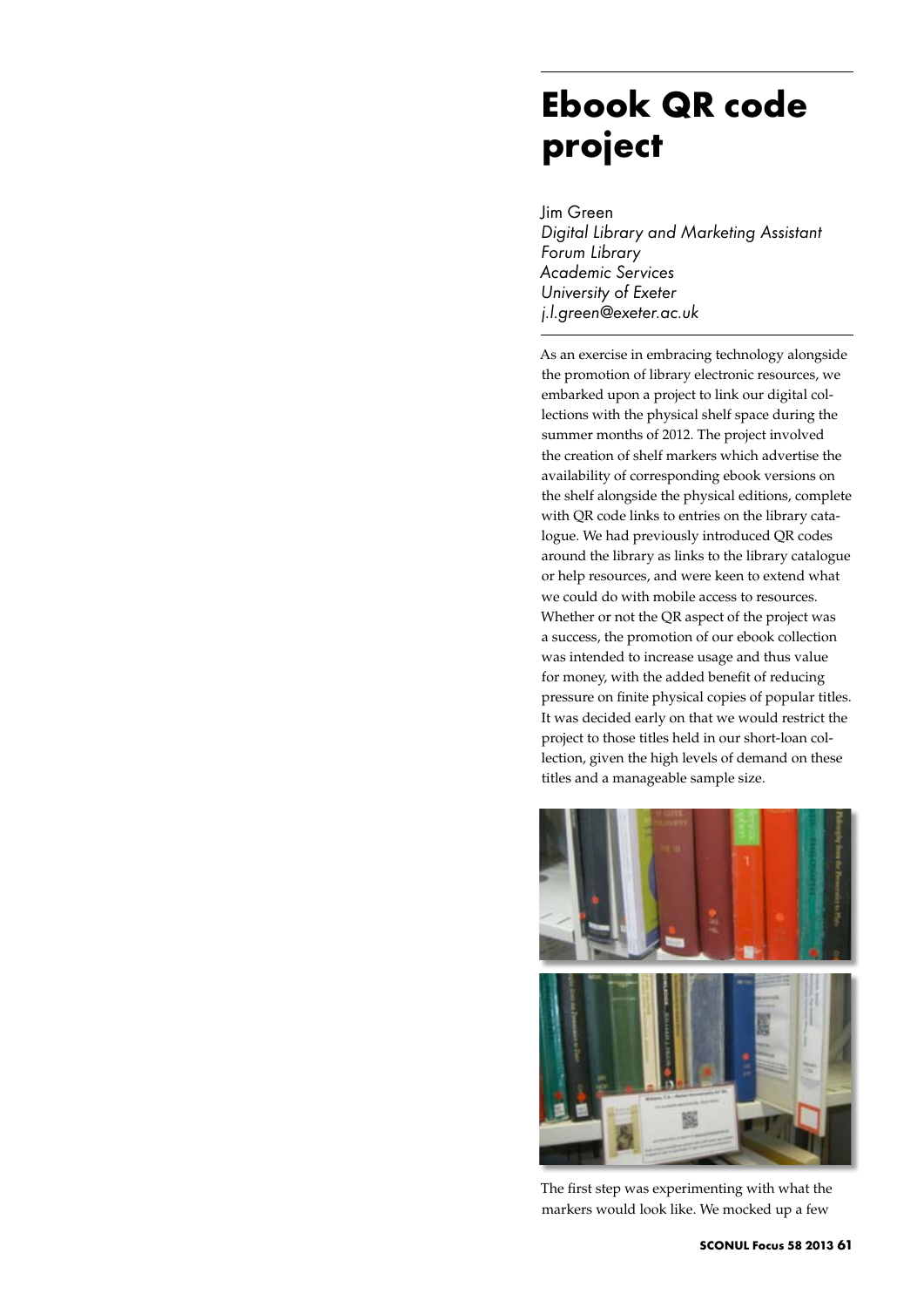designs, including a shelf-talker which hung below the shelf, removable flat plastic and card dividers, and DVD boxes with inserts. The final marker was selected because of its ability to be attached to the shelf and easily read without being removed – hopefully warding off any opportunistic theft while remaining accessible. The large surface area of the marker allowed us to include the QR code along with author, title, class mark





and front cover image, succinctly explaining what the marker was for.

In creating the QR code, the main problem we encountered was with authentication. Some suppliers allowed the standard SingleSignOn intercept when following the QR code and brought up the ebook with no issues. Others reverted back to a generic homepage which encouraged another search by the user, others rejected authentication completely – not the idea of streamlined access we had envisaged. Our solution was to point the QR link to the listing on our library catalogue in all cases, to ensure users got to where they needed to be in the minimum of clicks with a standard approach.

Once design was finalised, the next step was to pull off a list of those ebooks with physical copies located in our short-loan collection. This was easier said than done, although we now have a list of all such titles which can be updated as new books are purchased or titles are moved in and out of the collections. This list includes sections for the retention of generated QR codes and book covers, providing a record of where we are in the process and creating an archive of material that can be referenced and edited if content or links change in the future.



We have since put in place procedures for ongoing generation of QR codes, construction of markers and the addition of new ebook titles to the current list. As additional titles are added to or removed from the short-loan collection, the list is updated as appropriate.

Once a fair number of markers had been produced and placed in situ, we conducted a brief survey to gather some initial feedback from users. The response to the markers was generally positive, with a few unexpected conclusions. From a sample size of 17 students, responding to a survey undertaken in term-time in the short-loan section: